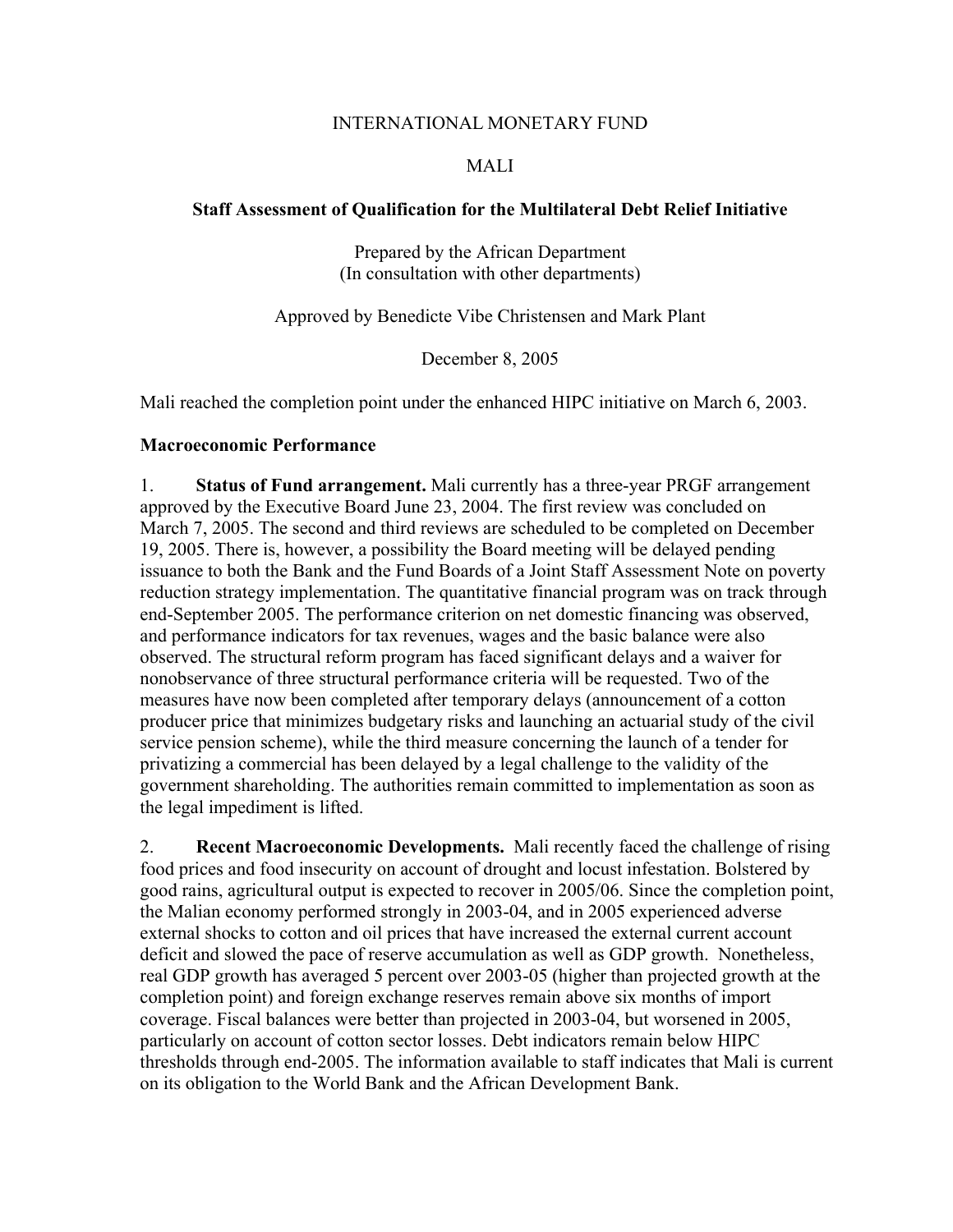3. **Summary Assessment**. Current macroeconomic performance shows no substantial deterioration compared to the completion point. Given the completion of the first review under the PRGF arrangement on March 7, 2005, the impending consideration of the second and third reviews by the Board, and the recent track record of satisfactory macroeconomic performance, staff is of the view that the related criterion to qualify for MDRI debt relief is met.

## **Implementation of the Poverty Reduction Strategy (PRS)**

4. **Recent Developments.** Mali's second PRS was adopted in May 2002 and the first annual performance report for 2003–04 was adopted in August 2005. Although data are partial, poverty, health and social indicators generally show signs of continued modest improvement. The latest data (from 2001) indicate that poverty fell significantly between 1989 and 2001 and income inequality decreased. Strong growth since 2001 suggests that poverty and inequality have likely continued to decline. A variety of health and education indicators tracked under the PRS have improved between 2002 and 2004, including: the vaccination coverage of children under 1 year; the share of assisted births; the proportion of the population within five kilometers of a health center; the gross primary school enrollment rate; and the number of books per student. Implementation of the structural reform agenda designed to accelerate growth and poverty reduction has also progressed, albeit slowly, especially the privatization programs for the banking and cotton sectors, due in part to exogenous factors and the complexity of the reforms. More needs to be done to put structural reforms critical to Mali's continued growth on track, particularly in the cotton sector.

5. **Summary Assessment.** Given the recent track record of satisfactory implementation of poverty reduction policies, and no evidence of a substantial deterioration of performance since the completion point, staff is of the view that the related criterion to qualify for MDRI debt relief is met.

## **Public Expenditure Management (PEM) System**

6. **Recent Developments.** Mali's public expenditure management system has improved since the completion point. The core systems work reasonably well, although there is still room for strengthening public finance systems, e.g., Mali met 11 of the 16 expenditure management benchmarks in the 2004 HIPC Assessment Action Plan (AAP), up from 8 in 2001. Tracking of poverty-reducing expenditures is good. Key weaknesses to be addressed are procurement, internal controls, timely audits of budget execution and tracking of grantfinanced activities and extra budgetary funds. The authorities have a comprehensive action plan to strengthen PEM; while some delays have developed in plans to enhance internal controls and audits, progress continues.

7. **Summary Assessment.** Staff is of the view that the PEM has improved since the completion point and that the relevant criterion on the quality of PEM systems to qualify for MDRI debt relief is met.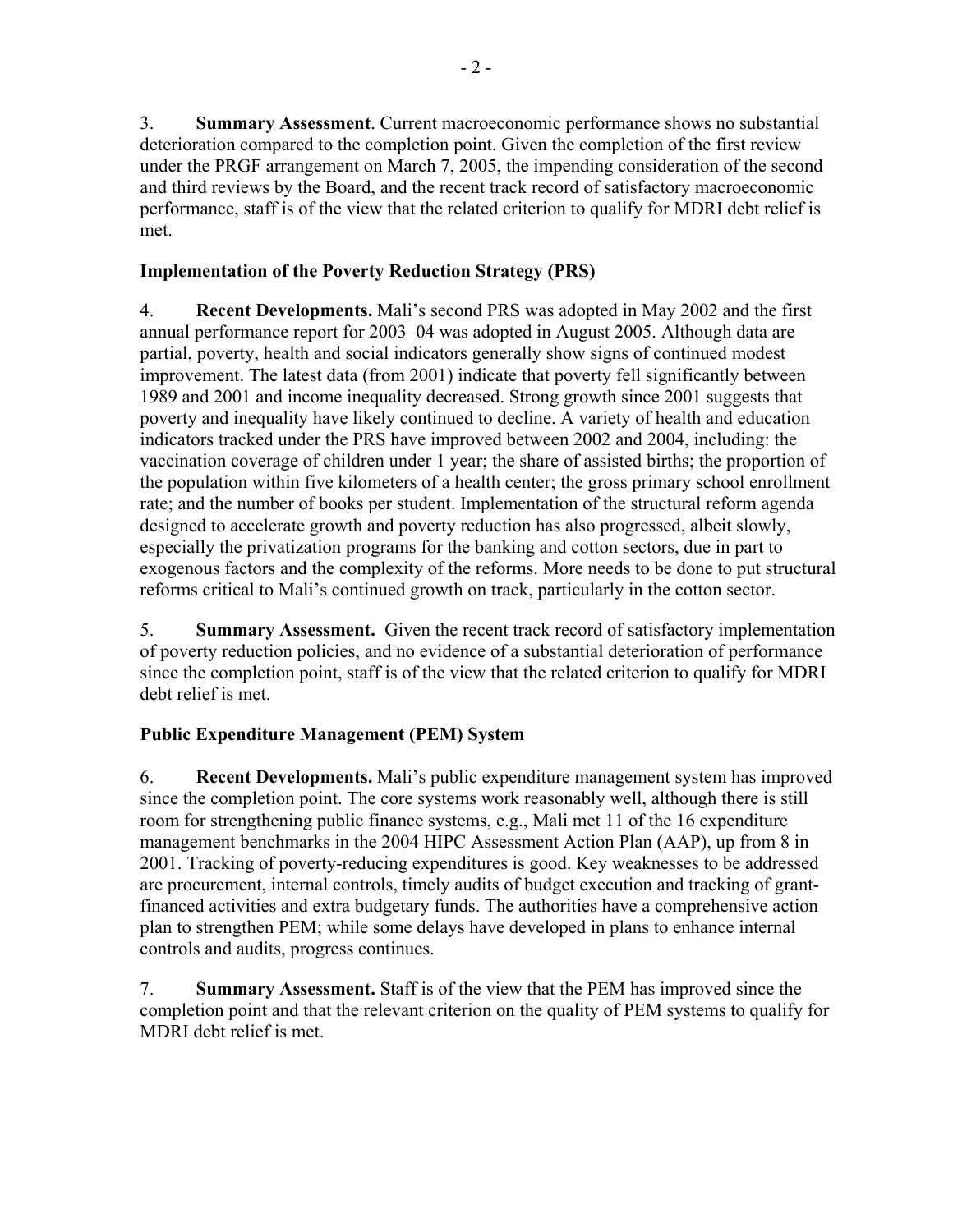# **Other**

8. **Provision of information to the Fund**. Staff is satisfied that the authorities collaborate with the Fund and provide appropriate information in the context of surveillance and use of Fund resources.

9. **Payments to the IMF**. Mali is current on its obligations to the IMF.

### **Overall Assessment**

10. Staff recommends that the Board determine that Mali qualifies for MDRI debt relief.